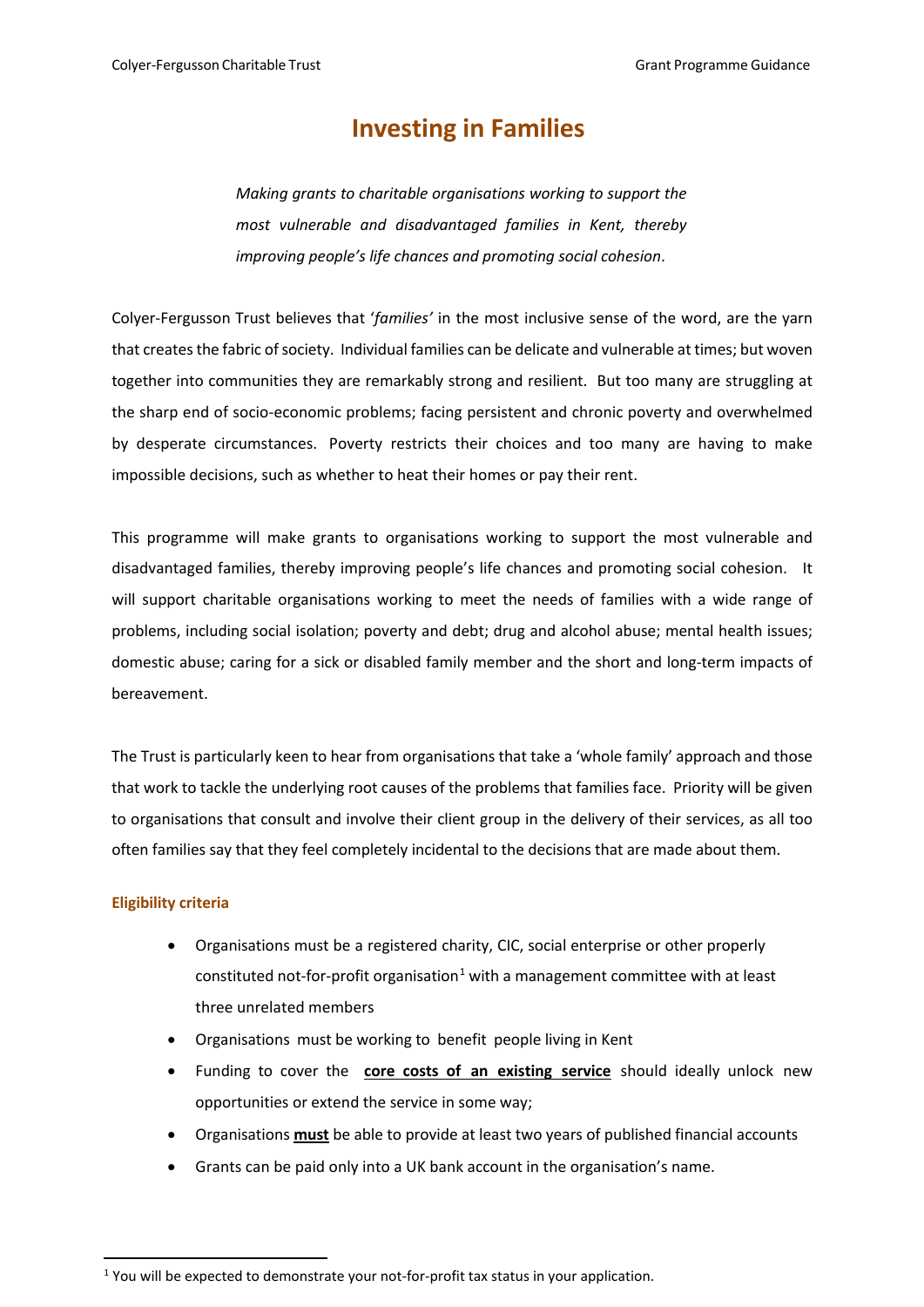## **Living Wage**

The Trust is a Living Wage Funder and it encourages grant applicants to cost all salaries included in their application at the living wage rate. The current living wage rate can be found [on](https://www.livingwage.org.uk/what-real-living-wage) the Living Wage website: www.livingwage.org.uk

# **Level of funding available**

Organisations can apply for either:

• a one-off grant of up to £40,000

## *OR*

• a grant of between £5,000 and £20,000 per annum, for a maximum of three years.

**Please note** - the total grant cannot be greater than 50% of your most recent annual turnover.

## **Exclusions**

We regret that ordinarily we are not able to fund:

- Individuals unless they are made as part of our 'Hardship Awards' Programme
- National charities that do not have a physical base in Kent
- Statutory bodies and anything deemed to be the responsibility of the State
- Nurseries, schools and colleges
- Hospitals and health authorities
- Medical care, medical equipment or medical research
- Academic research, scholarships or bursaries
- Animal charities
- The promotion of religion
- The restoration/conservation of buildings, unless for the practical benefit of the community
- Annual or one-off events and festivals
- Work outside of Kent
- Endowment appeals
- Work that has already taken place i.e. retrospective funding
- Round-robin, widely circulated appeals.